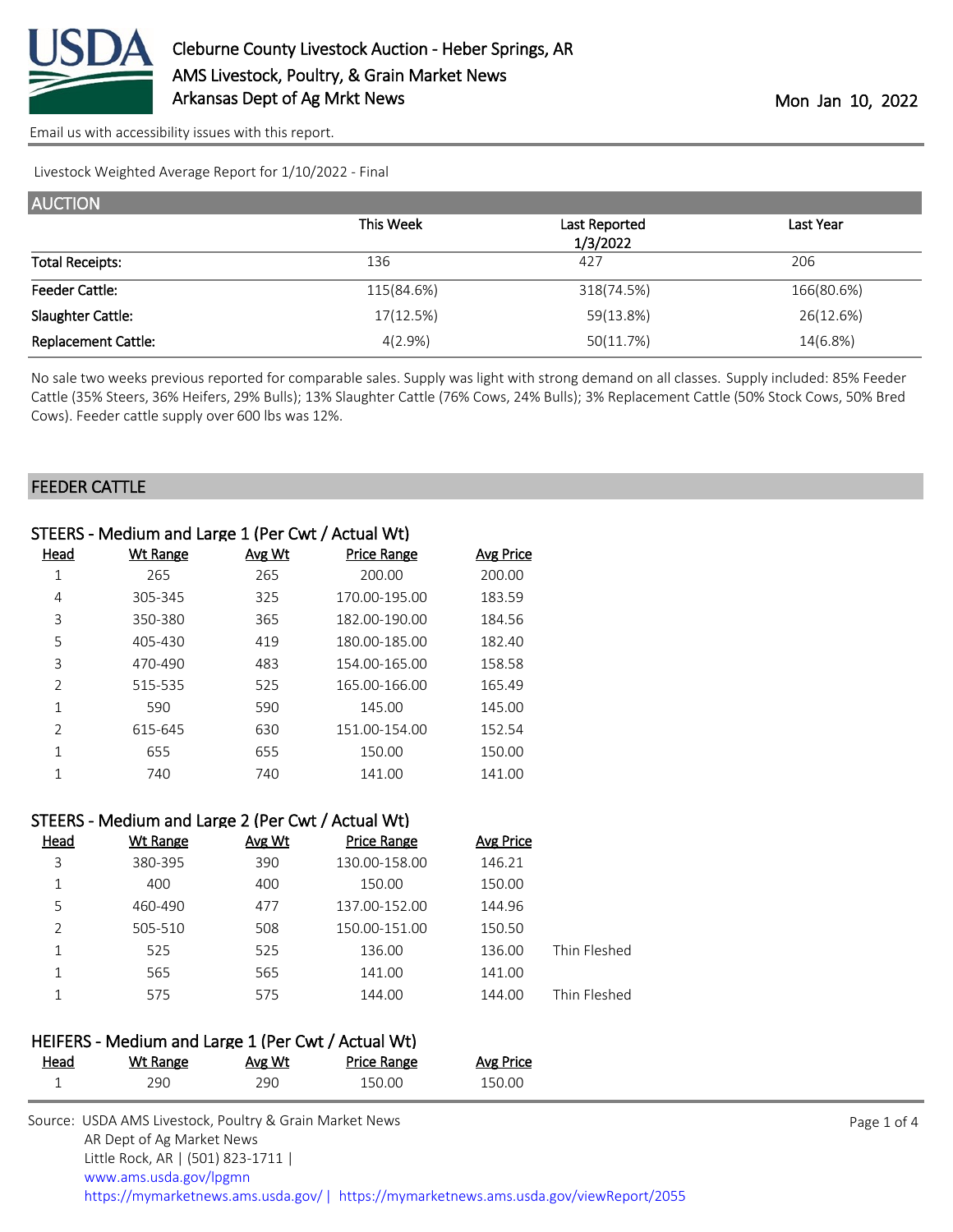

# Cleburne County Livestock Auction - Heber Springs, AR AMS Livestock, Poultry, & Grain Market News Arkansas Dept of Ag Mrkt News and the Montage of Age Mon Jan 10, 2022

[Email us with accessibility issues with this report.](mailto:mars@ams.usda.gov?subject=508%20issue)

| 1              | 320     | 320 | 157.00        | 157.00 |        |
|----------------|---------|-----|---------------|--------|--------|
| 3              | 355-375 | 363 | 146.00-157.00 | 150.11 |        |
| $\overline{2}$ | 400-420 | 410 | 152.00-158.00 | 154.93 |        |
| 1              | 420     | 420 | 112.00        | 112.00 | Fleshy |
| 6              | 455-480 | 468 | 144.00-150.00 | 146.52 |        |
| $\overline{2}$ | 510-525 | 518 | 145.00-152.00 | 148.55 |        |
| 1              | 540     | 540 | 136.00        | 136.00 | Fleshy |
| 3              | 555-595 | 573 | 136.00-146.00 | 141.57 |        |
| 1              | 565     | 565 | 125.00        | 125.00 | Fleshy |
| 1              | 610     | 610 | 139.00        | 139.00 |        |
| 1              | 675     | 675 | 138.00        | 138.00 |        |

### HEIFERS - Medium and Large 2 (Per Cwt / Actual Wt)

| Head           | <b>Wt Range</b> | Avg Wt | <b>Price Range</b> | <b>Avg Price</b> |              |
|----------------|-----------------|--------|--------------------|------------------|--------------|
| 2              | 350-395         | 373    | 130.00-135.00      | 132.65           |              |
| 1              | 415             | 415    | 130.00             | 130.00           |              |
| 3              | 405-440         | 423    | 137.00-141.00      | 139.39           | Thin Fleshed |
| 1              | 460             | 460    | 140.00             | 140.00           |              |
| $\overline{2}$ | 470-490         | 480    | 123.00-130.00      | 126.57           | Thin Fleshed |
| 2              | 525-545         | 535    | 129.00-140.00      | 134.40           |              |
| 1              | 555             | 555    | 133.00             | 133.00           |              |
| 1              | 675             | 675    | 118.00             | 118.00           |              |
| 1              | 735             | 735    | 131.00             | 131.00           |              |
|                |                 |        |                    |                  |              |

### HEIFERS - Medium and Large 3 (Per Cwt / Actual Wt)

| Head | Wt Range | Avg Wt | Price Range | <b>Avg Price</b> |
|------|----------|--------|-------------|------------------|
|      | 360      | 360    | 102.00      | 102.00           |

# BULLS - Medium and Large 1 (Per Cwt / Actual Wt)

| Head          | Wt Range | Avg Wt | <b>Price Range</b> | <b>Avg Price</b> |        |
|---------------|----------|--------|--------------------|------------------|--------|
| 1             | 330      | 330    | 171.00             | 171.00           |        |
| 6             | 355-390  | 376    | 162.00-184.00      | 169.70           |        |
| 1             | 355      | 355    | 143.00             | 143.00           | Fleshy |
| 2             | 410-445  | 428    | 145.00-180.00      | 163.22           |        |
| 3             | 460-490  | 473    | 154.00-165.00      | 158.29           |        |
| 3             | 510-535  | 525    | 156.00-160.00      | 158.03           |        |
| 4             | 550-580  | 565    | 140.00-169.00      | 150.20           |        |
| $\mathcal{P}$ | 615-625  | 620    | 130.00-133.00      | 131.49           |        |
|               |          |        |                    |                  |        |

### BULLS - Medium and Large 2 (Per Cwt / Actual Wt)

| Head | Wt Range | Avg Wt | Price Range | <b>Avg Price</b> |
|------|----------|--------|-------------|------------------|
|      | 255      | 255    | 147.50      | 147.50           |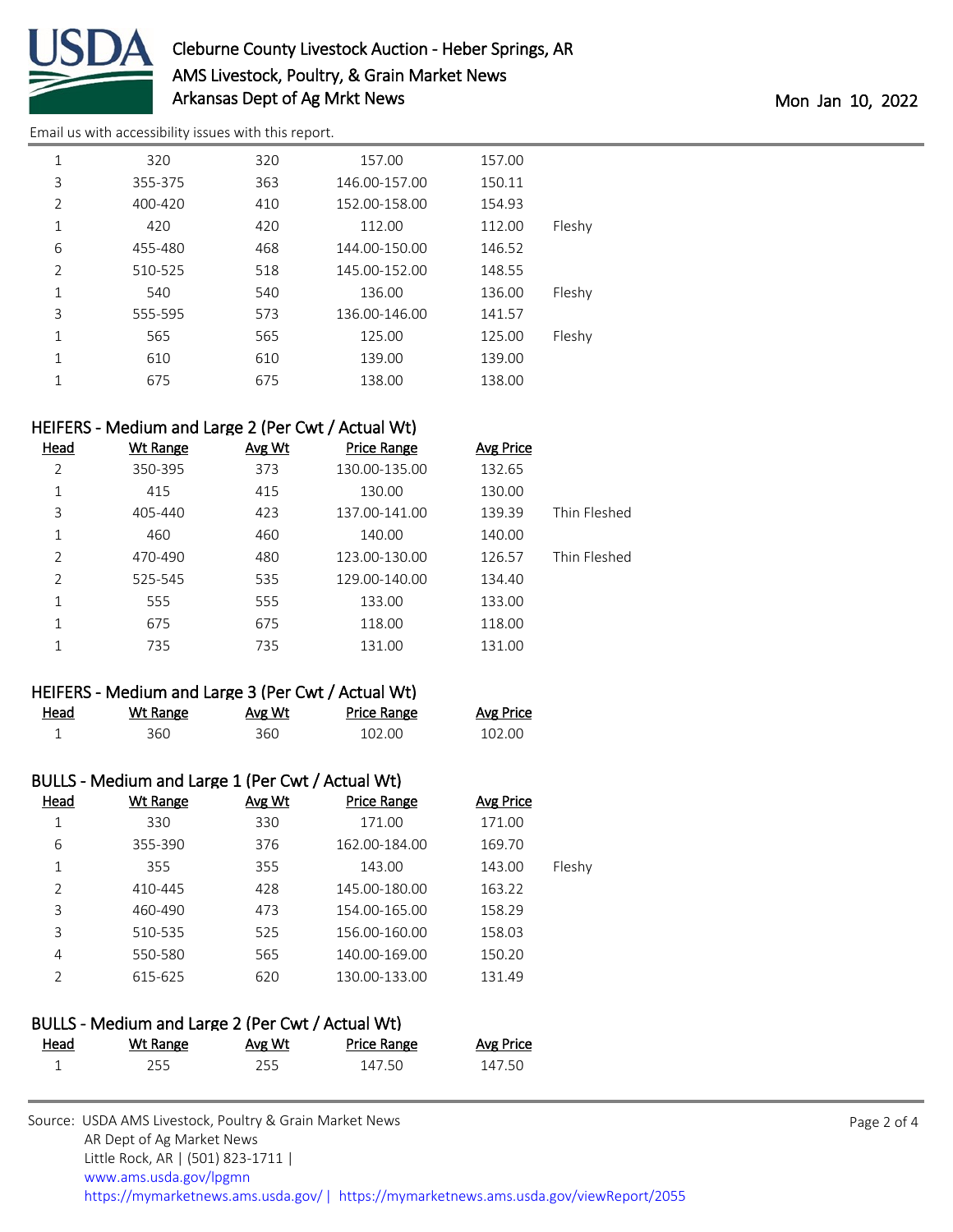

|  |  | Email us with accessibility issues with this report. |  |  |  |
|--|--|------------------------------------------------------|--|--|--|
|--|--|------------------------------------------------------|--|--|--|

| . | .       | .         | .             | . |
|---|---------|-----------|---------------|---|
|   | 300-345 | ົ່<br>--- | 115.00-120.00 | . |

### SLAUGHTER CATTLE

| COWS - Breaker 75-80% (Per Cwt / Actual Wt) |                                          |        |                    |                  |                  |  |  |  |  |
|---------------------------------------------|------------------------------------------|--------|--------------------|------------------|------------------|--|--|--|--|
| Head                                        | <b>Wt Range</b>                          | Avg Wt | <b>Price Range</b> | <b>Avg Price</b> | <b>Dressing</b>  |  |  |  |  |
| 1                                           | 1410                                     | 1410   | 60.00              | 60.00            | Average          |  |  |  |  |
| $\overline{2}$                              | 1470-1550                                | 1510   | 60.00-65.00        | 62.43            | High             |  |  |  |  |
| COWS - Boner 80-85% (Per Cwt / Actual Wt)   |                                          |        |                    |                  |                  |  |  |  |  |
| <u>Head</u>                                 | Wt Range                                 | Avg Wt | <b>Price Range</b> | <b>Avg Price</b> | <b>Dressing</b>  |  |  |  |  |
| $\overline{2}$                              | 1165-1205                                | 1185   | 54.00-56.00        | 54.98            | Average          |  |  |  |  |
| 6                                           | 1125-1435                                | 1250   | 62.00-66.00        | 64.35            | High             |  |  |  |  |
|                                             | COWS - Lean 85-90% (Per Cwt / Actual Wt) |        |                    |                  |                  |  |  |  |  |
| Head                                        | <b>Wt Range</b>                          | Avg Wt | <b>Price Range</b> | <b>Avg Price</b> | <b>Dressing</b>  |  |  |  |  |
| $\overline{2}$                              | 940-990                                  | 965    | 45.00-51.00        | 47.92            | Average          |  |  |  |  |
| 1                                           | 940                                      | 940    | 57.00              | 57.00            | High             |  |  |  |  |
| 1                                           | 1020                                     | 1020   | 43.00              | 43.00            | Low              |  |  |  |  |
|                                             | 855                                      | 855    | 36.00              | 36.00            | Low Light Weight |  |  |  |  |

| <u>Head</u> | Wt Range | Avg Wt | <b>Price Range</b> | Avg Price | Dressing   |
|-------------|----------|--------|--------------------|-----------|------------|
|             | 155-2225 | 1686   | 77.00-88.00        | 32.53     | Average    |
|             | 1635     | 1635   | 72.00              | 2.00      | <b>LOW</b> |
|             |          |        |                    |           |            |

#### REPLACEMENT CATTLE

### STOCK COWS - Medium and Large 1-2 (Per Cwt / Actual Wt)

| <u>Age</u>                                             | Stage | Head | Wt Range  | Avg Wt | <b>Price Range</b> | Avg Price |  |  |  |
|--------------------------------------------------------|-------|------|-----------|--------|--------------------|-----------|--|--|--|
| $2 - 4$                                                | O     |      | 1030-1075 | 1053   | 87.00-89.00        | 88.02     |  |  |  |
|                                                        |       |      |           |        |                    |           |  |  |  |
| BRED COWS - Medium and Large 1-2 (Per Cwt / Actual Wt) |       |      |           |        |                    |           |  |  |  |
| <u>Age</u>                                             | Stage | Head | Wt Range  | Avg Wt | <b>Price Range</b> | Avg Price |  |  |  |
| $2 - 4$                                                | TЗ    |      | 940       | 940    | 65.00              | 65.00     |  |  |  |
| >8                                                     | TЗ    |      | 1245      | 1245   | 60.00              | 60.00     |  |  |  |